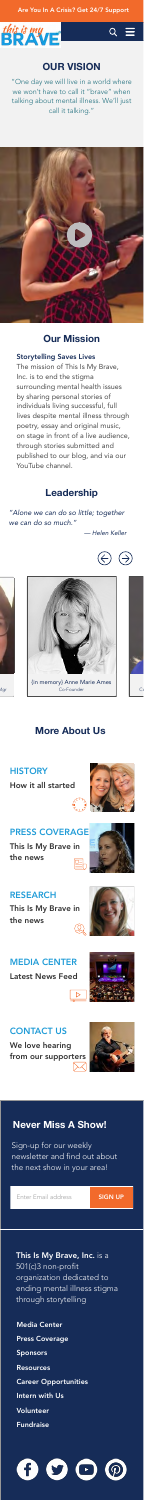#### Are You In A Crisis? Get 24/7 Support





#### **HISTORY**

"One day we will live in a world where we won't have to call it "brave" when talking about mental illness. We'll just call it talking."

#### **How it all Started**

In August of 2011, more than six years after Jennifer Marshall's bipolar disorder first surfaced, she decided to start a blog. It became a place where she turned to write about her life as a wife and young mom to two small kids, and writing helped her begin to heal. She titled it: Bipolar Mom Life.



2013 2014 2015

August

## 2011

This Is My Brave, Inc. is a 501(c)3 non-profit organization dedicated to ending mental illness stigma through storytelling

Jennifer wrote anonymously at first …

WhatToExpect.com published …

## WhatToExpect.com 2011

About six months later

Six Months Later

## 2012

Jennifer and Anne Marie launched …

#### October 2013

In May of 2014, This Is My Brave …

#### May 2014

2017 has been a monumental year …













A Monumental Year

#### 2017

Sign-up for our weekly newsletter and find out about the next show in your area!

Enter Email address **SIGN UP** 

## **Never Miss A Show!**

Media Center

#### Press Coverage

Sponsors

**Resources** 

#### Career Opportunities

#### Intern with Us

Volunteer

Fundraise